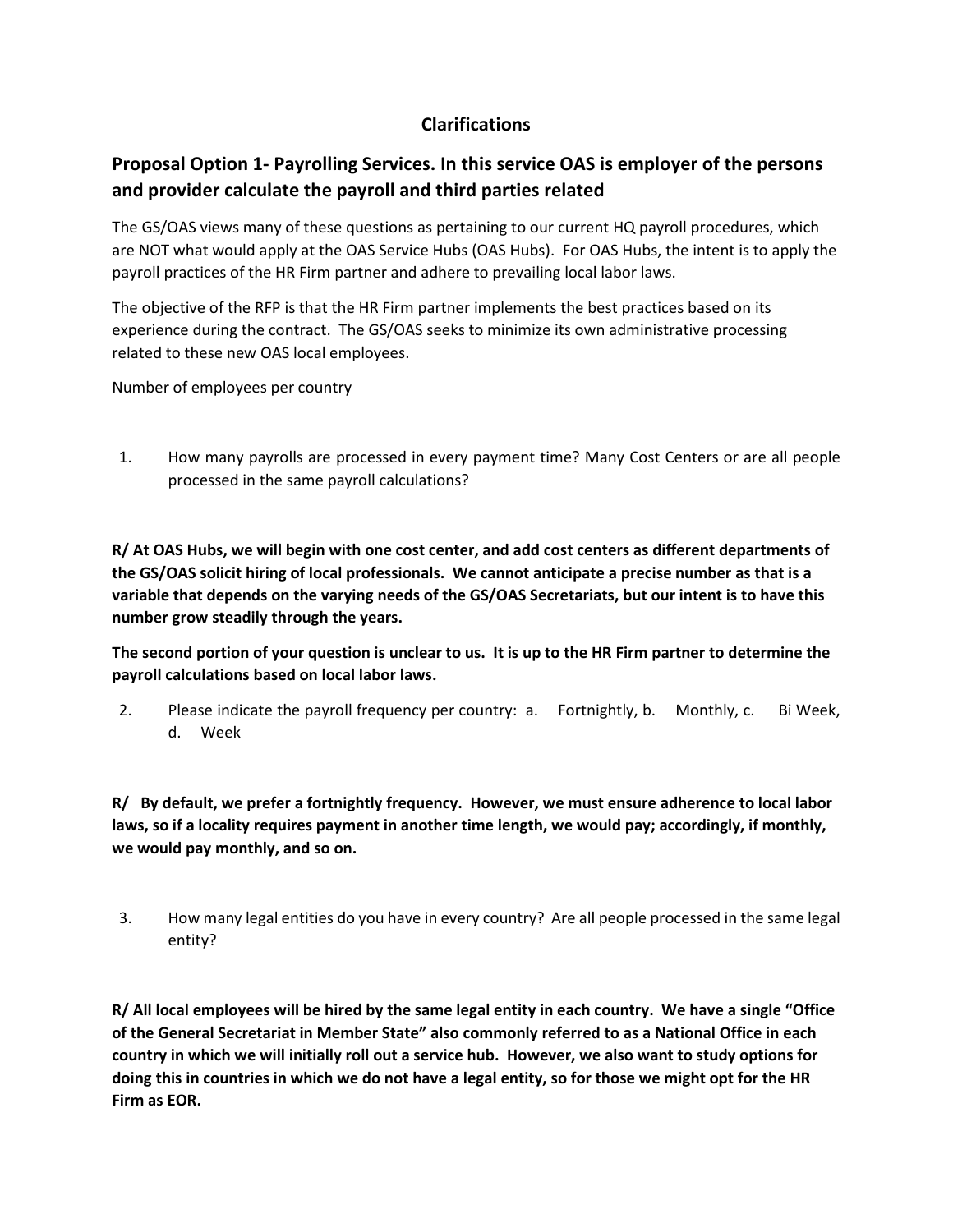4. What is your current payroll process? a. Fortnight salaries, b. Monthly, c. Daily Salary, d. Salary per hour, e. Salary per task

**R/ The GS/OAS typically pays a monthly salary and by default will pay our local employees in this fashion. However, we intend to comply with local labor standards in each country.** 

5. If the salary is per hour, please mention how many schedules you have?

**R/ The GS/OAS does not pay based on a per hour basis. Salaries are typically paid monthly.**

6. Usually how many days do you need to close the payroll incidences?

*R/ We do not process payroll for Local Professional hires (the modality that would be in use at the OAS Hubs). These individuals are paid against an obligation of funds, through a purchase order. The Department of Financial Services publishes the dates each month for the payment schedule for all payments against obligations/purchase orders, and areas attempt to ensure that they align their payouts with these calendars. Bidders can propose to "collect funds" in advance to ensure timely payment of all local employees in their roster.*

7. How is your process to collect incidences?

*R/ The process is not relevant to this bid, as OAS Hubs Local Professional hires will be processed through the HR Firm service provider's own procedures.*

8. How many times do you need to review payroll calculations and prepare the salary wire before payment day?

*R/ The Service Provider should recommend timeframes for review and salary wires, but the current practice at Headquarters is to send the payroll to the bank two days before payday. Again, we reiterate that OAS Hubs Local Professionals will be paid using the HR Firm partner's payroll practices.*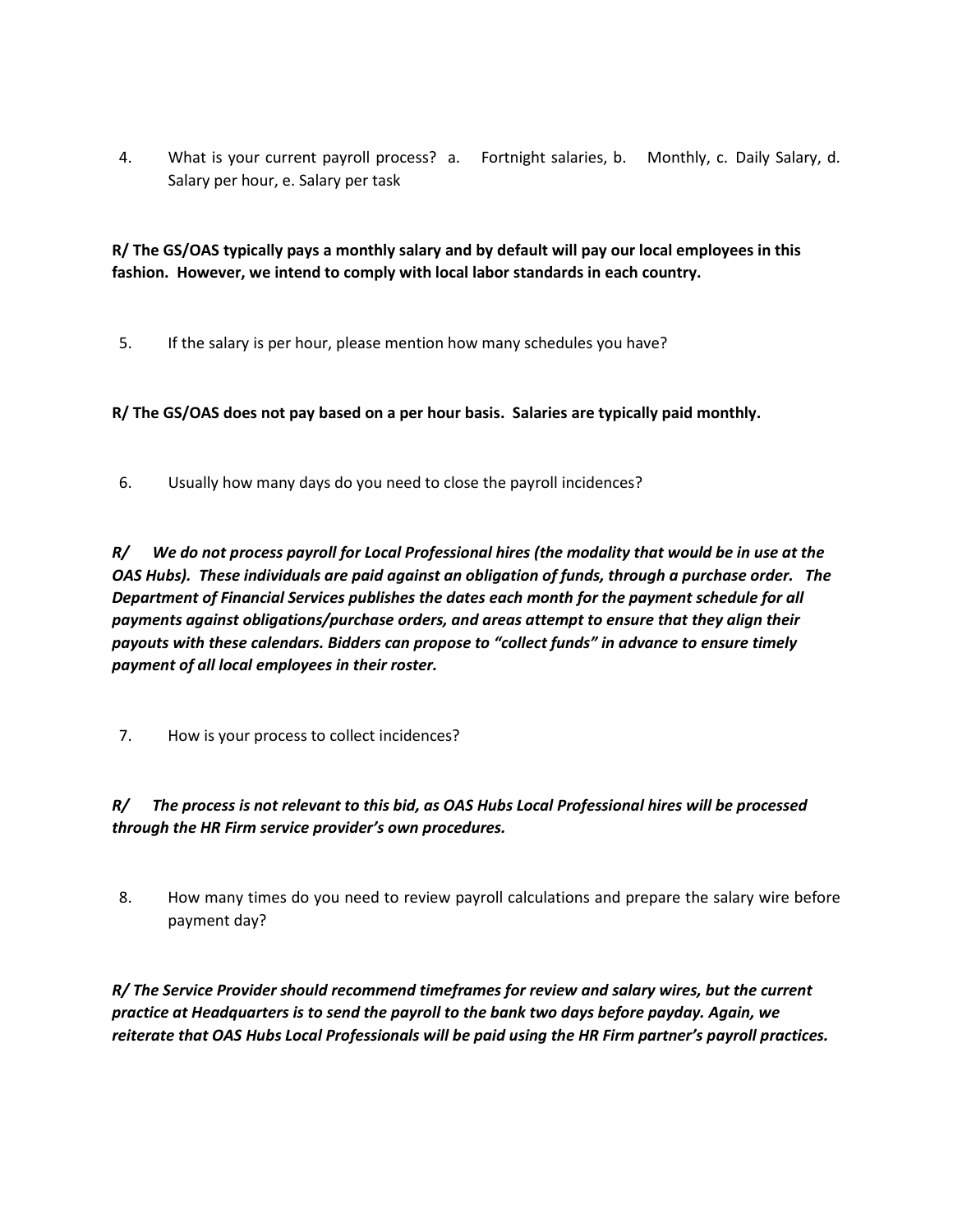9. Please indicate whether there are additional payrolls that are processed. (Bonus, gifs, etc.)

#### **R/ Any additional payrolls will be according to local labor law or prevailing local practice. The GS/OAS does not typically provide bonus or gift payments.**

10. Do you have special payroll discounts that require special system programming? (Fixed percentages, social security, labor insurance, vacations, notice, Christmas bonus, severance) Specify method.

*R/Not relevant for OAS/Hub Local Professionals. Local laws apply and we expect the HR Firm partner to have knowledge of local labor requirements and process payroll accordingly. OAS Hubs employees will be paid severance according to local law, and the GS/OAS expects that the HR Firm partner will calculate and identify on the invoice the portion that the GS/OAS should be setting aside each pay cycle.*

11. Do you have specific requirements for how to send pay slips? For example: a. All pay slips are to be delivered electronically to a single point of contact, or b. Electronically to every employee´s email

### *R/ GS/OAS preference is for the HR Firm partner to directly provide the OAS Hubs hires with a payment receipt via email for each pay period and provide the GS/OAS contact with a cumulative report of all payments made in each pay period.*

12. Please mention if your Company has a special salary and benefits package. Extra-legal benefits. If you have them, what are they? For example, extra vacations, additional bonus, etc.

#### *R/ This does not apply to Service Hub hires. Local laws and prevailing local practice will apply.*

13. What is the main cause to outsource your payroll?

*R/ To facilitate adherence to local labor laws in each locality, reduce the administrative burden on GS/OAS administrative personnel, and ensure strong internal controls in implementing payroll processes.*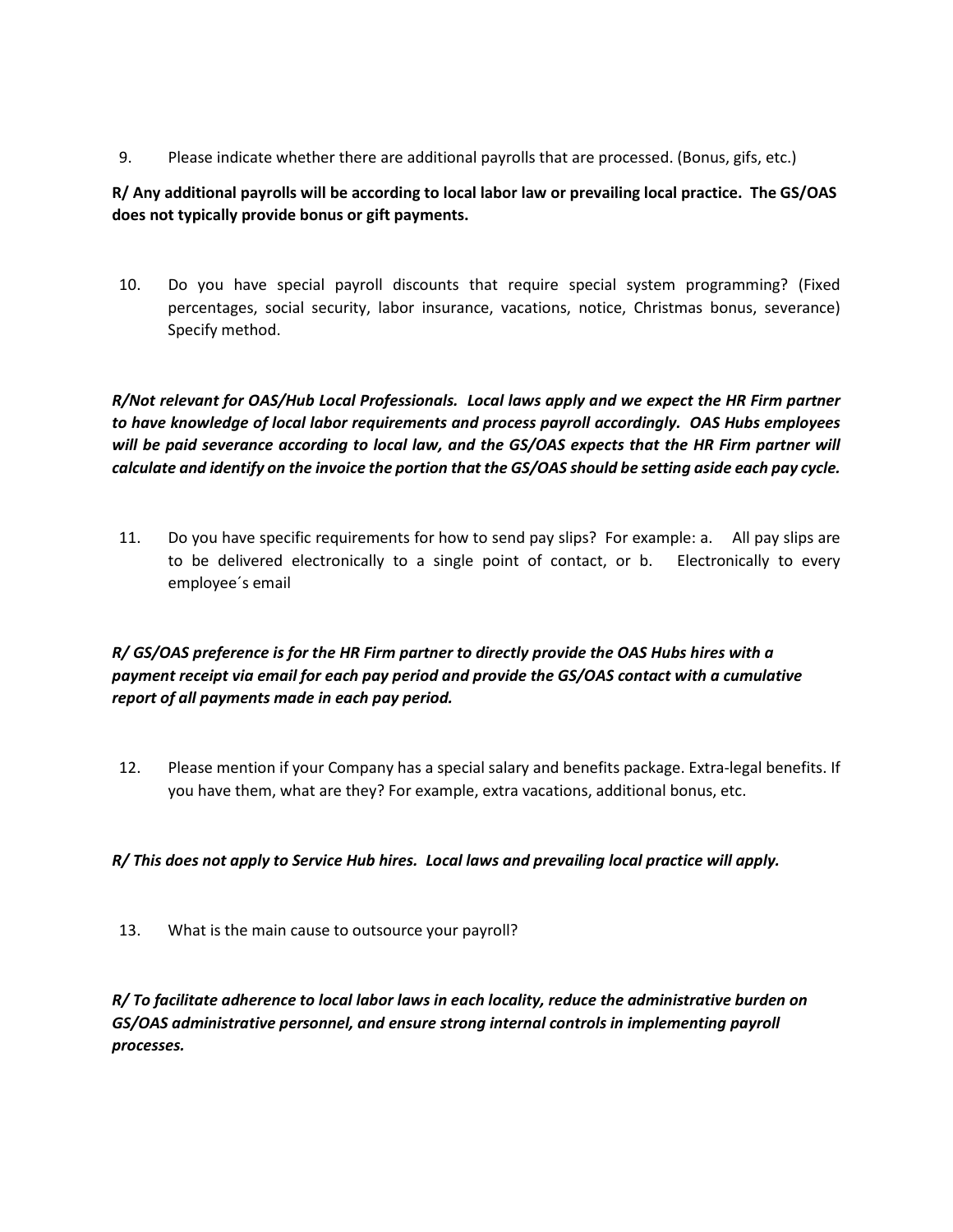14. What are you looking for in an outsourced payroll service? A basic service of only calculations, a complete payroll service (calculations, third party hirings, pay slips, bank layout,) or some other processes. Which?

#### *R/ The GS/OAS seeks an HR Firm partner to provide a complete payroll service that fully adheres to all local labor laws and prevailing local practice.*

15. What is the expected starting date?

*R/ As soon as possible, but please advise if you were selected as the HR Firm partner, how long you would need to be ready to begin?*

# **Proposal Option 2- Outsourcing Services. In this [scenario], [the] service provider is the employer of the persons and OAS is the client.**

16. It's our understanding that the required service is Personnel Outsourcing (Payroll and employer) in this option proposal

*R/ Please rephrase question. In Option 1 [Service A], the OAS is the Employer of Record, and the HR Firm partner is the entity that conducts the onboarding and processes payroll. In Option 2 [Service B: HR Firm Outsourcing Service Model], the HR Firm becomes the Employer of Record, and the OAS is a client, thereby the HR Firm offers all the same services as in Option 1 but is also the legal entity employing the individuals.*

17. Are the personnel hired for a temporary or indefinite project?

#### *R/ Either or both.*

18. How are the personnel distributed; what is the payment periodicity? (Weekly, bi-weekly, every 15 days, monthly, etc.) And what is the estimated gross payroll?

*R/We do not currently have any OAS/Hub hires but hope to begin in Costa Rica and Panama with less than five hires. Once we have a successful initial implementation, we plan to expand the number of local employees in both locations and begin hiring in the Dominican Republic. Payroll payment periodicity will depend on local labor laws and/or prevailing local practice. We cannot provide information on estimated gross payroll value at this time, but once we have fully implemented in each location, we expect to expand to several dozen local employees within the first year or two.*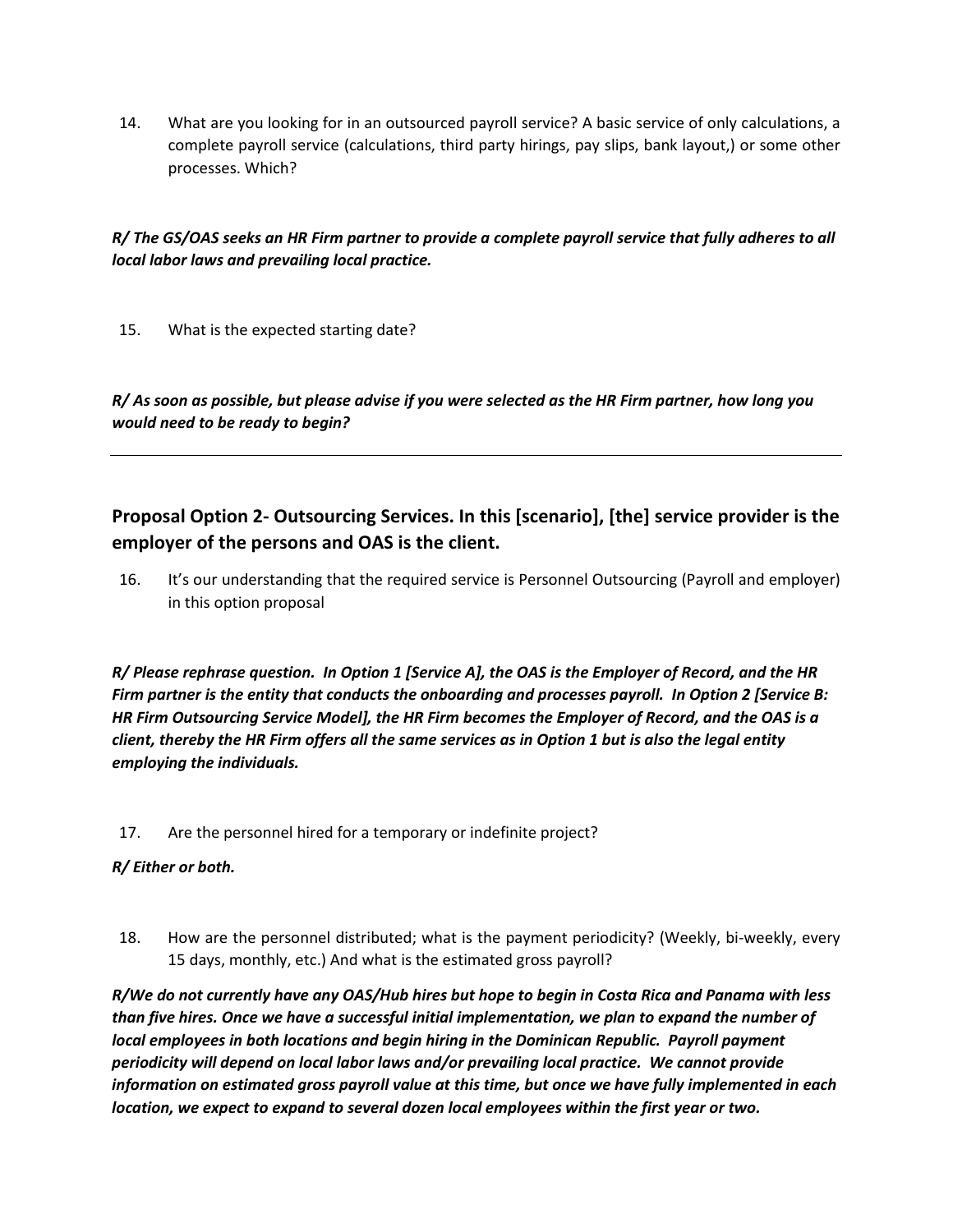| Location   Country | City /<br>State | Number of<br>employees | Payment<br>periodicity | Estimated<br>gross payroll<br>value |
|--------------------|-----------------|------------------------|------------------------|-------------------------------------|
|                    |                 |                        |                        |                                     |
|                    |                 |                        |                        |                                     |
|                    |                 |                        |                        |                                     |

19. Detail all job positions including number of people per job and their respective benefits

| <b>Positions Name</b>                           | Number of | Base      | Value                |
|-------------------------------------------------|-----------|-----------|----------------------|
|                                                 | people    | monthly   | management           |
|                                                 |           | Salary    | <b>Estimated per</b> |
|                                                 |           |           | vear                 |
| <b>Project Evaluation Specialist (P3 Level)</b> |           | 3,764 USD | 70,000 USD           |
| <b>Project Officer (P2 Level)</b>               |           | 2,031 USD | 40,000 USD           |
|                                                 |           |           |                      |

20. Dates for special payments (please indicate if there will be any advances, or other special events) and on which payment date these will be delivered?

## *R/ Depends on local labor laws, but none are foreseen on our end. Service provider should propose times that will allow them to pay on time.*

21. Will the payment be made through a bank deposit (name bank)? Can we recommend the bank of choice?

### *R/ Yes, Service Providers may recommend the bank of choice. The GS/OAS can send payments to local banks.*

22. How will we manage the data transfer to our payroll team? Do you use specific software to handle your payroll? Please specify

**R/** *In this Service B scenario, GS/OAS would not be transferring any payroll data to the HR Firm because the HR Firm would be the EOR.*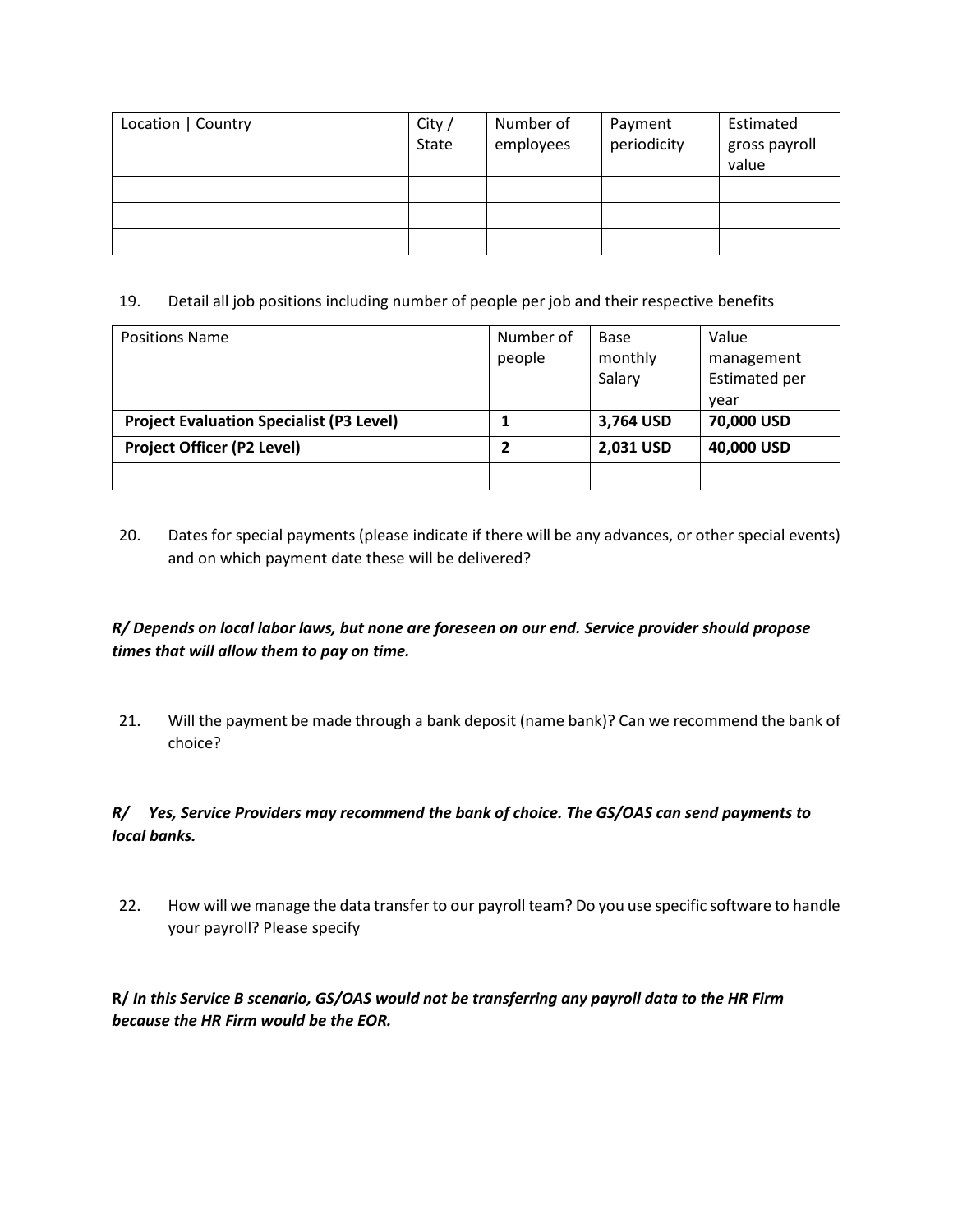23. Regarding payment for extra hours, how often would they be reported? Will every area report their incidents or is the information centralized? Will your team inform of working hours compliance?

*R/ We do not pay professionals overtime, nor do we intend to pay overtime to OAS Hubs hires, unless it is required by local labor laws. It is up to the HR Firm to report to GS/OAS what the prevailing local labor laws indicate regarding overtime. If an OAS/Hubs hire is required by the GS/OAS to work overtime, the first recompense option is to provide compensatory time. Any overtime to be paid monetarily would require prior authorization from the GS/OAS technical area for whom the OAS/Hubs personnel has been hired.*

24. Which are your income items (aside from salaries) that you usually consider in your payroll? If there are some, how often would they be handled?

**R/** *No additional income benefits other than those required by prevailing local laws and practices are anticipated for OAS/Hub hires. It is up to the HR Firm partner to determine the best practice for incorporating these.*

25. Will you require payments to fixed funds, or travel expenses, gasoline, depreciation, parking, etc.?

*R/ The GS/OAS does not anticipate making routine reimbursements for travel expenses. Should such reimbursements be necessary, the GS/OAS might provide them directly or via the HR Firm partner. In Scenario A where GS/OAS is the EOR, travel expenses would need to be reimbursed to the OAS/Hub hire as a direct payment so, yes, this could be an additional payment to process. In Scenario B, where the HR Firm is the EOR, it is up to the HR Firm to determine how to process that payment and invoice the GS/OAS.* 

26. How frequently do you require the payment of such funds and how would they be paid?

*R/ See answer to 25 above. The GS/OAS does not anticipate making such payments on a routine basis. Rather, such reimbursements would be based on specific, intermittent authorizations. Depending on the HR Firm partner's capabilities, such payments could be made via the HR Firm, or directly by the GS/OAS.* 

27. Do you require employees to present invoices with tax receipt to cancel such funds?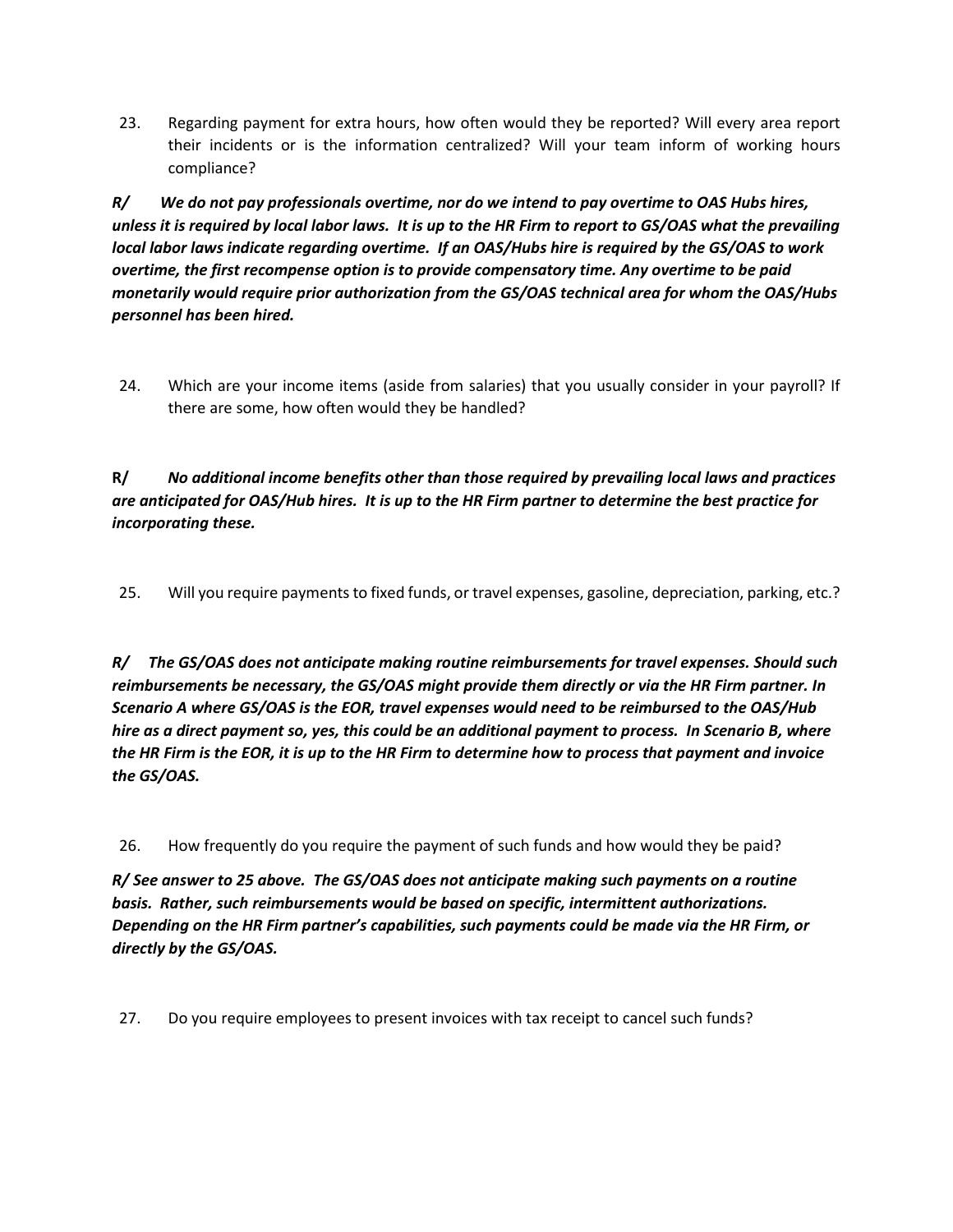*R/ It depends. For GS/OAS staff, travel fare is paid directly to the Travel Management Company, and the GS/OAS pays terminal expenses and per diem directly to the workforce member upon presentation of relevant receipts/documentation. In the case of OAS/Hub local employees, the answer would depend on the Service model applied. If GS/OAS is EOR (Service A), any travel related expenses would be managed directly with the GS/OAS unit supervising that OAS/Hub hire. Depending on the HR Firm partner's capabilities, such payments could be made via the HR Firm, or directly by the GS/OAS. If the HR Firm is EOR (Service B), the HR Firm would handle all costs and invoice the GS/OAS accordingly.*

28. Will there be needed to pay loans that employees sustain with third parties (banks, credit institutions, etc.)

*R/ The GS/OAS does not envision such payment unless such payment processing is required under local law. If such payments are not legally required but are common under prevailing local practice, the HR Firm should advise the GS/OAS on this option.* 

29. Will we manage any savings fund for employees or something similar?

**R/** *The GS/OAS does not envision such payments unless required under local law. If such payments are not legally required but are common under prevailing local practice, the HR Firm should advise the GS/OAS on this option.*

30. What kind of reports will you require?

*R/ GS/OAS would require an expense report for each separate cost center identified, available per pay period, cumulatively within each year, and annually. This would be subject to negotiation based on the HR Firm partner's automated systems.* 

31. How do you usually distribute the payment receipts to your employees? When do you send them? Can they be sent electronically to every employee?

### **R/** *The GS/OAS requests the HR Firm partner send payroll receipts directly to individual local employees via email as payments are made.*

32. If employees wear uniforms, ID badges, safety equipment or others, or are required to undergo medical exams,, is it expected for our company to provide them, or would we just handle the distribution?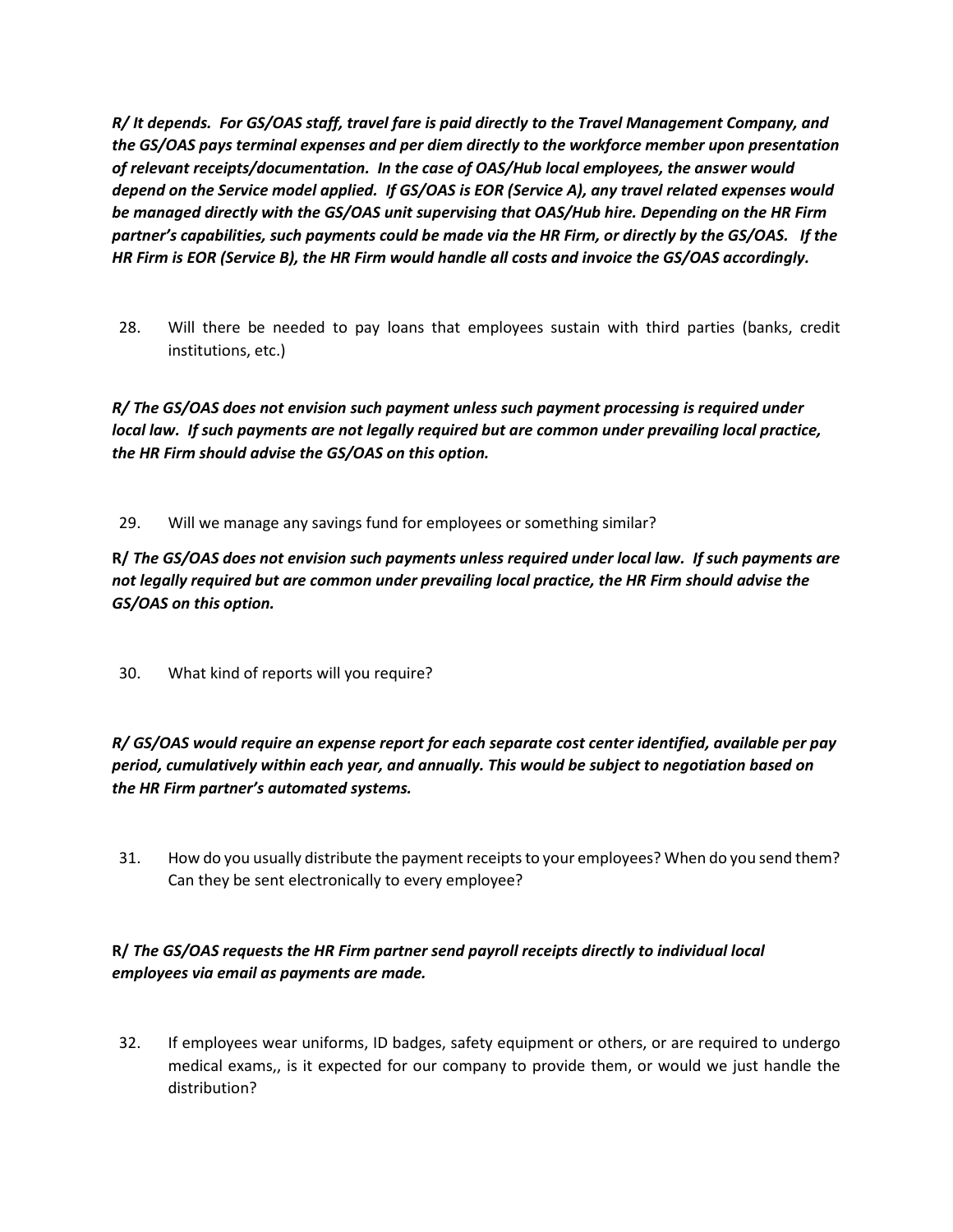*R/ Not applicable. If ID badges are required to enter a GS/OAS facility, the GS/OAS will provide them directly.*

33. What are the working schedules and working days? Are there any shifts and what would they be? Is there a night shift? Would transportation and food be provided or any other kind of benefit?

*R/ OAS Hubs personnel will work primarily in a remote capacity. In either scenario (Service A or B) OAS Hubs personnel would adhere to GS/OAS internal regulations as well as local labor laws. Typically, GS/OAS personnel work 5 days per week from 0900 to 1730, but variations are possible as agreed upon by the supervisor and employee. The calendar will also depend on local labor law and could be modified based on prevailing local practice. We do not anticipate any shift work or supplemental payments for such work.* 

*The GS/OAS does not anticipate paying any transportation or food allowance unless required by local law. If such payments are not legally required but are common under prevailing local practice, the HR Firm should advise the GS/OAS on this option. The GS/OAS will likely provide a stipend to facilitate telework, and this would be included in the payroll, payable each pay period.* 

34. Will you be the operation (day to day) supervisors of all personnel?

*R/ Yes, hiring areas (OAS Secretariats) will directly supervise and manage local employees.*

35. How do you expect to handle the severance for your employees?

*R/ Question number 10 addresses payment of severance under Scenario A (OAS as EOR). If the HR Firm partner is the EOR, we expect severance to be paid in accordance with governing local labor laws and processed through the HR Firm. Our preference is for the HR Firm to include a pro-rated amount in each invoice to cover this expense and set aside those payments until termination occurs and payment to the individual is required. At the end of employment, the firm should provide a reconciliation of amount accrued versus payments made for severance. Records should be open for audit by GS/OAS or its designated audit representatives.* 

36. Do you need us to provide any rotation replacement and/or substitution?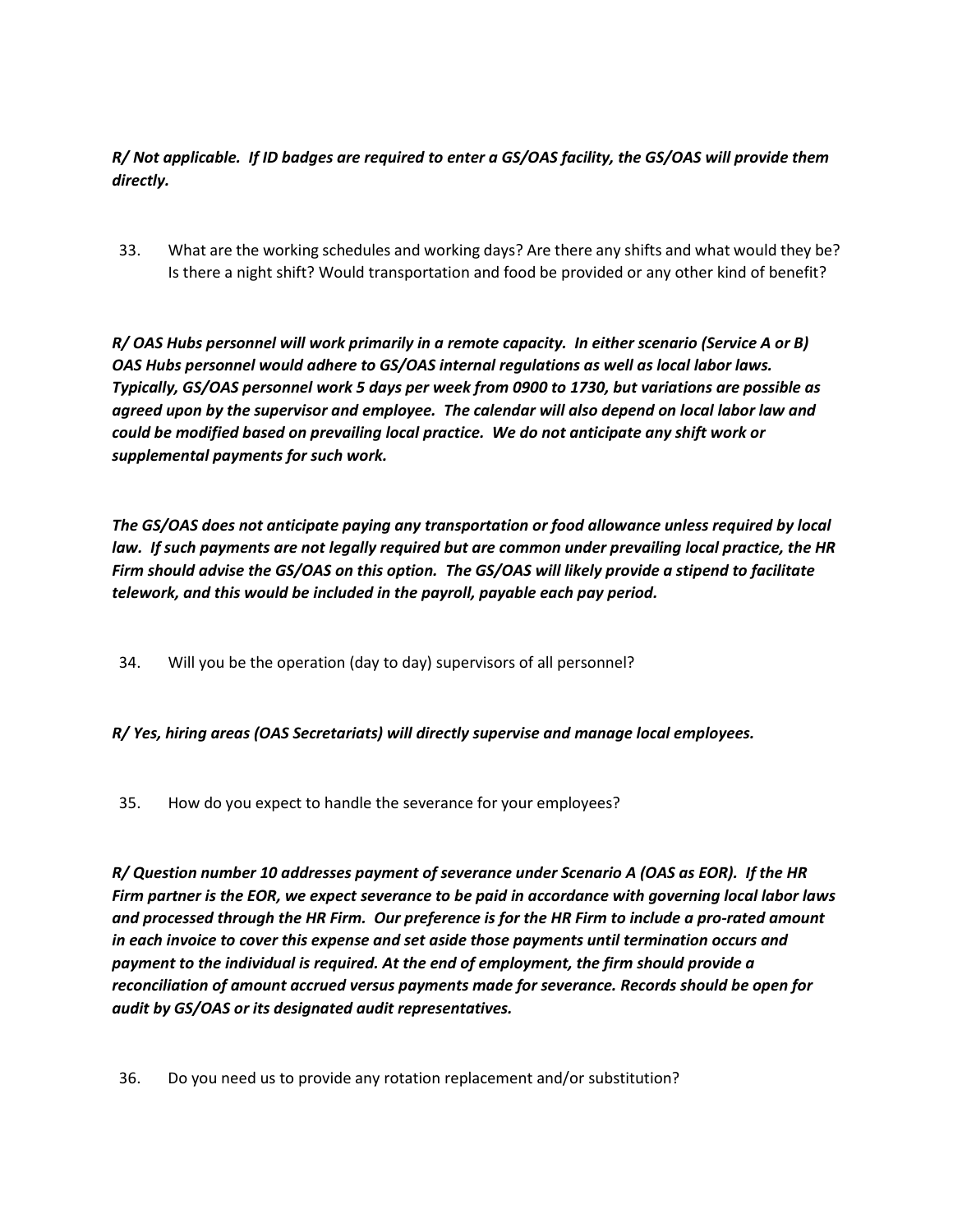*R/ If the HR Firm partner is the EOR, then we expect service continuity. However, we will allow absences related to legally allowable leave (sick leave, annual leave/vacation, local holidays), in coordination with the GS/OAS supervising area. We do not expect any requirements for short-term substitutions as GS/OAS local staff will be working remotely and not responsible for physically manning equipment, guarding or opening/closing facilities, etc.*

37. Do you require us to provide personnel coverage due to medical absence or programmed personnel absences?

#### **R/ Refer to answer for 36.**

38. Where is the service located?

### **R/ Personnel will** *mainly telework, and if needed would be located at an OAS National office, which would be in the capital city of each country.*

39. Are we going to handle new personnel, or will the employer provide the substitution?

**R/ If an existing OAS Hub hire resigns or otherwise becomes permanently unavailable, the GS/OAS anticipates that the GS/OAS organizational area would replace that individual.**

40. What kind of profiles will you require for the Recruitment service?

*R/ This varies by GS/OAS supervising area. The profiles can be either administrative or professional. If the GS/OAS requests recruiting services, the GS/OAS will provide the HR Firm with a job description to assist in the recruitment of an eligible candidate. The GS/OAS would typically conduct job interviews and notify the HR Firm of the hiring decision. In some cases, the GS/OAS will simply notify the HR Firm of the person to hire.*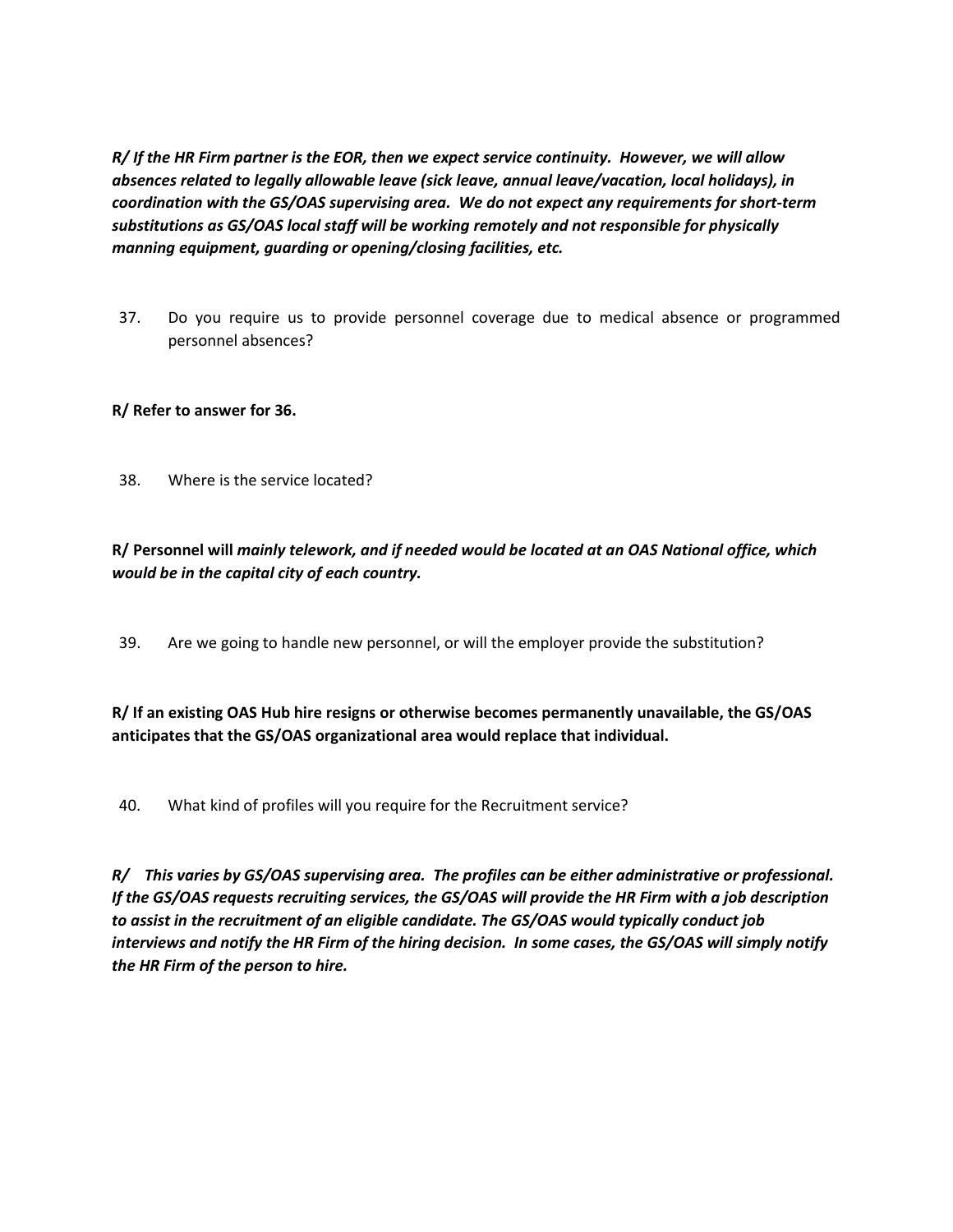41. What is the expected startup date?

#### *R/ As soon as possible. If chosen as the HR Firm partner for GS/OAS, please indicate how long your company will require to be ready to begin.*

42. Aside from the personnel administration services, do you require another service?

*R/ No additional services are required, beyond payroll and personnel management. Bidders are free to include and price out additional services in their proposal, as mentioned in the TORs of the RFP.*

43. Do you prefer to pay us the amount of salary in advance, or do we need to considerer financing?

*R/ The GS/OAS will fully finance, in advance, all payroll payments. Payment dates can be arranged to meet deadlines and schedules and the GS/OAS invites service providers to propose best practices.* 

#### **Questions related to the BID process**

44. The technical proposal needs a specific format of presentation. Are we required to answer every point of the bid in the questionnaire?

*R/You may respond to the RFP to the best of your ability. However, please note that the OAS Procurement tool has some mandatory documents that must be provided by the bidder. Failure to do so may disqualify your proposal***.**

45. In the point 5.1.2 c. specifically, what, or how do you need our explanation about a possible partner firm in some country?

*R/ If your firm does not currently operate in country X, and that is one of the countries in which the GS/OAS would like to expand the OAS Service Hub program, you are to indicate whether you have a partner in country X with whom you have an established association. In other words, do you have an existing partner that could provide services under your contract? You would need to provide proof of the association/partnership between your firm and the other firm. You do not need to operate in all the Service Hub locations, so long as you operate in at least one country, we invite your bid.*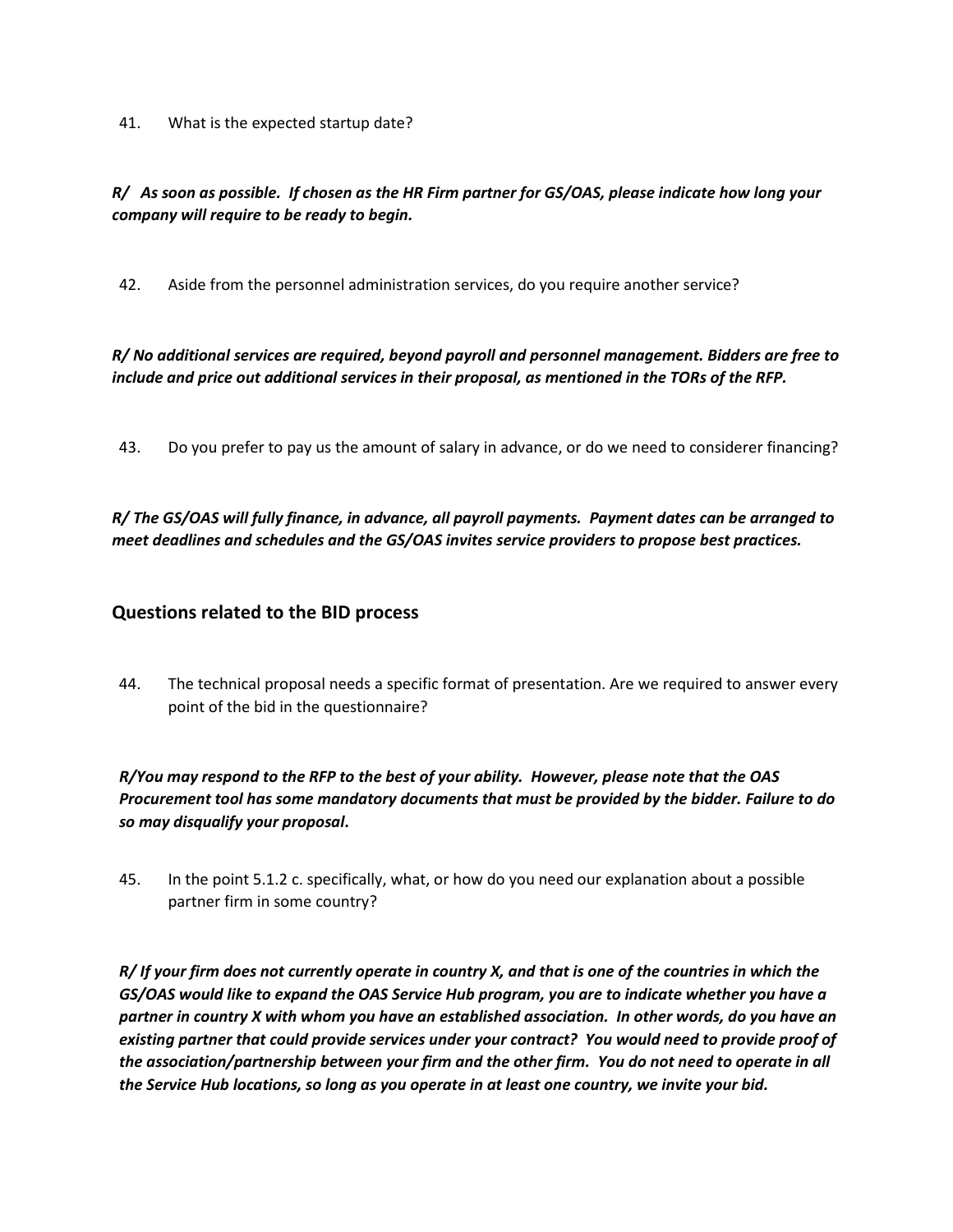46. In the point 5.1.3 a. specifically, do you need a profile of a point of contact of the account, or do you need a specific resume and name of possible candidates to manage the account? Do you need a specific and exclusive person in charge of the account? Will this person be covered by the provider, or by the OAS?

*R/ The resume/name is of the main account manager/main liaison assigned by the Service Provider to the OAS who will serve as the contact point for the account. The number of people is up to the service provider, the OAS requires at least one person who is English-Spanish proficient. This is a member of your company, not paid by the OAS.*

### **ANNEX A**

47. Purpose of Required Service for OAS Service Hubs. Paragraph 3: The HR Firm/Service Provider should also include a payroll platform. This platform should preferably be a web-based application where the HR Firm/Service Provider, GS/OAS, and project managers will plan, coordinate, and track all the payroll-related activities and data. It should include a module/mobile app to track payroll, leave, etc. of hired talent i.e., OAS/Hubs Local Personnel- Regarding this access: What type of access is required? How in depth should the access be? What management do you need above the payroll system and payroll process?

*R/ The type and level of access of the GS/OAS is to be determined by the Service Provider, according to the platform's functionalities. As mentioned in ANNEX A, ideally the platform can track the payroll management process in addition to including a module/app that allows local personnel to request leaves of absence, vacations, as well as information regarding their individual payroll. The GS/OAS strongly prefers to have direct access to the system via the internet.* 

48. 3.1.1 Services to be provided by the HR Firm/Service Provider- c) Reporting and Payroll System: The HR Firm/Service Provider's software should allow the GS/OAS to establish a single organizational account, but also has the option to create sub-accounts. Question: Are these sub accounts referred to as Cost Centers in the payroll or as different payrolls per department?

*R/ These subaccounts are referred to as Cost Centers and represent different payrolls per hiring OAS Secretariat/department. The GS/OAS is the main account holder, yet the hirings will vary per area, for example, currently the Human Rights Commission anticipates two hirings and the Department of Procurement one.*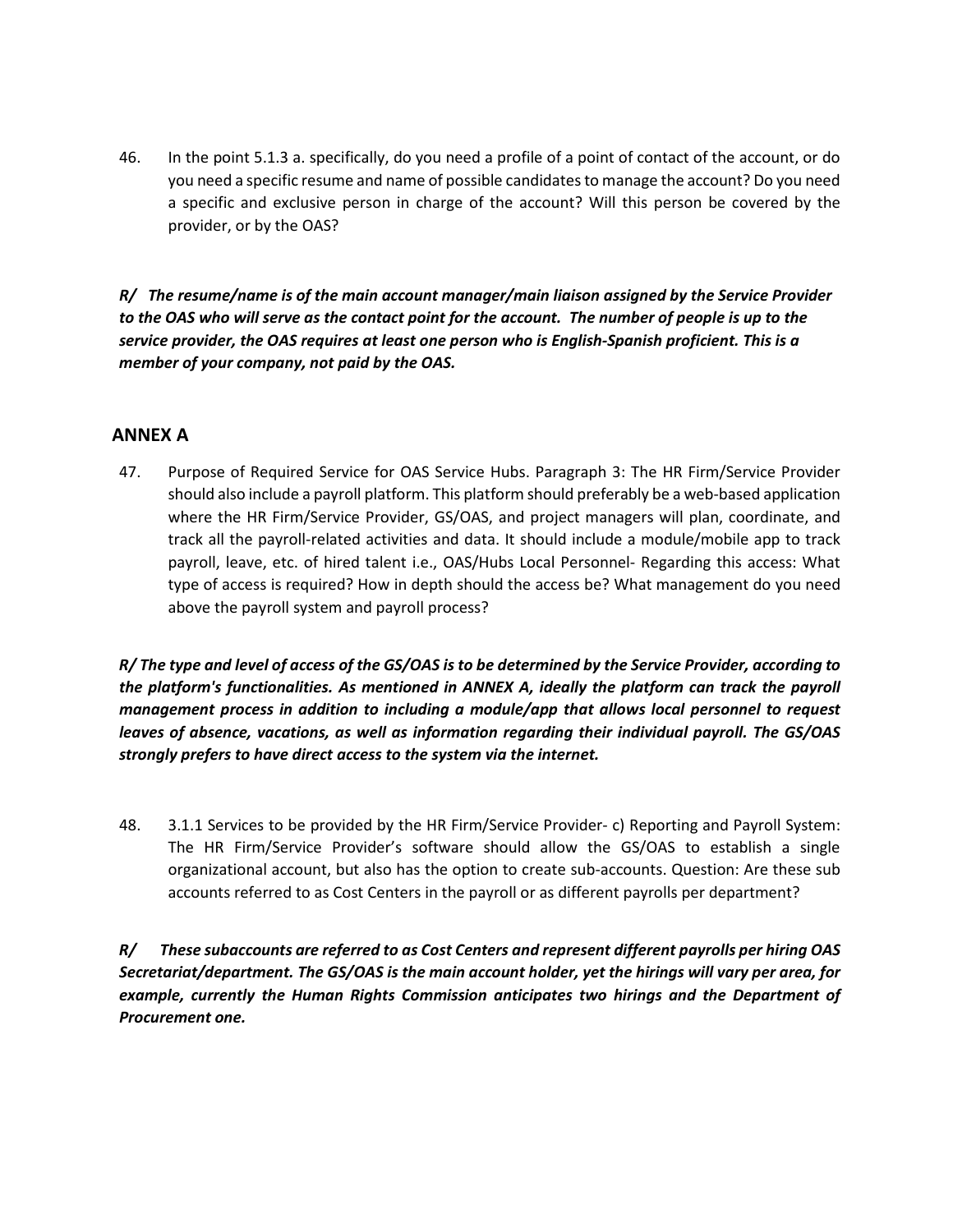49. Require a Total Benefits Outsourcing (TBO) or Payroll Administration Service:

**R/ Based on the chart presented below, Payroll Administration aligns with what we have presented as Service A Hybrid model where the GS/OAS is the EOR; and TBO our Outsourcing aligns with what we have defined under Service B HR Firm Outsourcing model. We expect all bidders to provide proposals under both models.**

| Difference Between Payroll Administration and Outsourcing                                                                                                                                                                |                                                                                                                                                                                                                                                     |  |  |  |
|--------------------------------------------------------------------------------------------------------------------------------------------------------------------------------------------------------------------------|-----------------------------------------------------------------------------------------------------------------------------------------------------------------------------------------------------------------------------------------------------|--|--|--|
| <b>Payroll Administration</b>                                                                                                                                                                                            | Outsourcing                                                                                                                                                                                                                                         |  |  |  |
| 1. Administration of the payroll with<br>employee-employer obligations.                                                                                                                                                  | Payroll administration, employee-<br>1.<br>employer obligations.                                                                                                                                                                                    |  |  |  |
| 2. Services Provider notifies to client of<br>incidents such as pregnancies,<br>vacations, disabilities, or absences to<br>assess the continuity of the operation<br>and subsequently bill them for<br>related expenses. | 2. Services Provider is responsible for<br>the complete management of the<br>personnel, including coverage of<br>absences, pregnancies, incapacities<br>to guarantee the operation and<br>continuity of the service, assuming<br>the related costs. |  |  |  |
| 3. The monthly amount of the invoice<br>varies according to the incidents and<br>the number of people in force in the<br>form                                                                                            | 3. The monthly amount is fixed, and a<br>total monthly invoice is presented per<br>project                                                                                                                                                          |  |  |  |

50. How many days of credit do they handle internally?

**R/ Not applicable. The GS/OAS will fully finance, in advance, all payroll payments.**

51. Do you have a legal entity in each of the countries (PA, DOM, CR)?

*R/ Yes, the GS/OAS has a National Office in all three countries listed above. However, we do not have a legal entity in all 35 member states, and as our hope is to eventually have a service hub capability in as many member states as possible, for those countries in which we do not have a legal entity, we would like the HR Firm to propose services under the Service B model.*

52. Do you have Job Descriptions /Volume of spend/ Headcount per country?

**R/** *Yes, the OAS has and will provide job descriptions for the local personnel. The current anticipated initial headcount per country is 1 for Costa Rica and 2 for Panama; hirings will range between USD 40,000-70,000 per year including benefits. It is foreseeable that the hirings per country will be at least 5 per country in the next 6 months. The GS/OAS anticipates steady hiring growth in the coming years.*